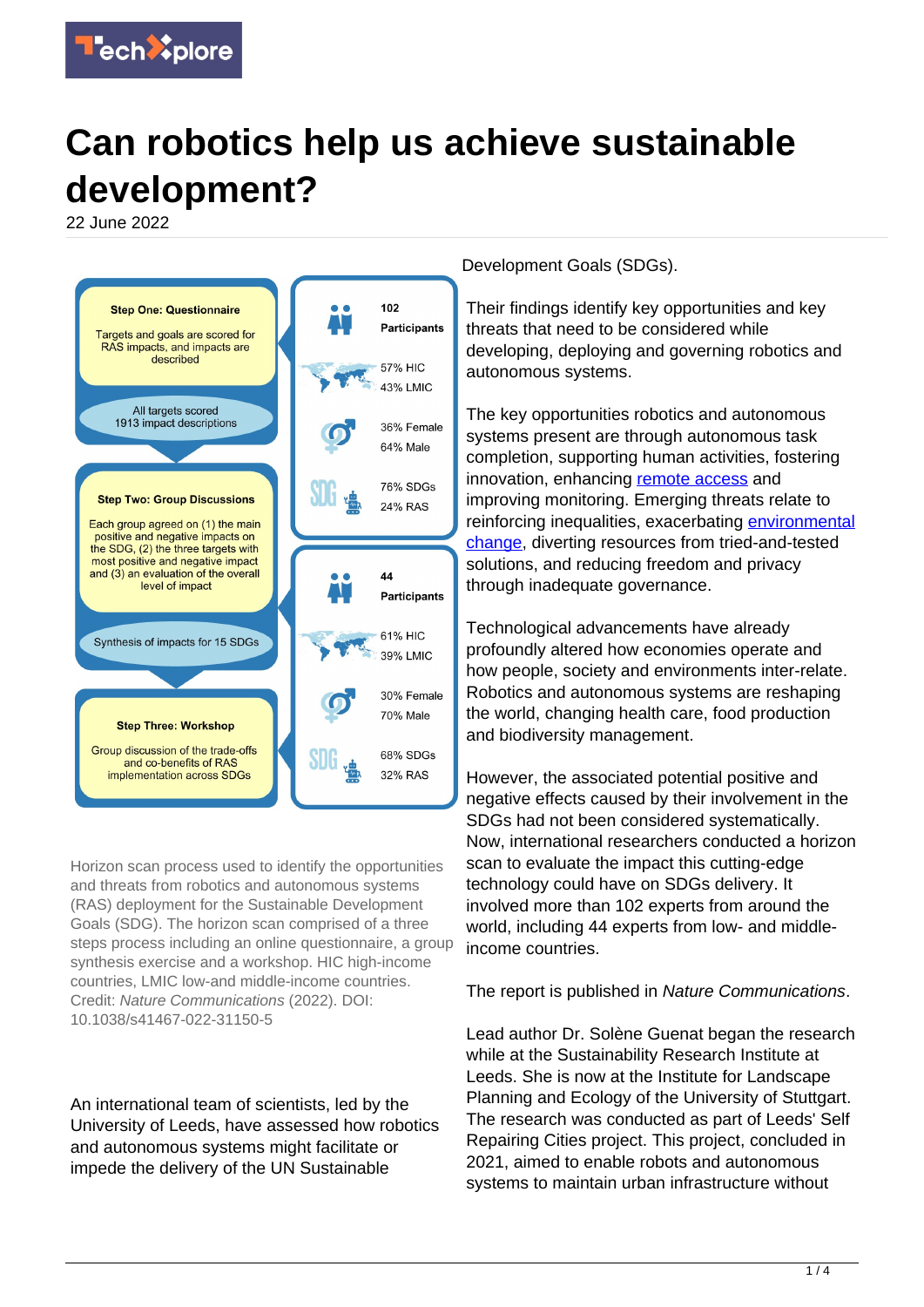

causing disruption to citizens.

Dr. Guenat said: "Robotics and autonomous systems are here to stay and will fundamentally transform how we interact with one another, technology and the environment.

"This transformation offers many potential benefits for sustainable development. However, realizing those benefits while minimizing unintended consequences is a complex challenge. Early identification of possible negative impacts along with early collaboration and continued dialogue across stakeholders will help us seize opportunities while avoiding pitfalls."

## **Horizon scanning**

Horizon scans have been used to study a wide range of topics, including bioengineering, medicine and biodiversity conservation. They are increasingly used by private and public organizations worldwide to inform decision-making.

For this horizon scan, the researchers recruited 102 experts in either robotics and autonomous systems and/or the SDGs to participate in online surveys, group discussions and workshops to identify positive and negative impacts robotics could have on delivering the SDGs. The team then evaluated and synthesized the expert responses to determine the key opportunities and threats.

# **Key opportunities**

- Replacing human activities: Robotics and autonomous systems will take over manual tasks deemed too dangerous, repetitive, or for which labor cannot be found
- Supporting human activities: Assistive autonomous robotics will work hands-inhands with humans to facilitate human activities in the work-, private and publicenvironment
- Fostering innovation: Technological advances in robotics and autonomous systems will speed up research and development while improving collaborations systems.
- Enhancing access: Autonomous transport systems, including drones, will facilitate

access to remote and/or dangerous areas, ease distance communication, improve supply chains, and transform current modes of transport

• Monitoring for decision making: Automatic data collection will be used widely with speed and accuracy, and will influence decision-making

## **Key threats**

- Reinforcing inequalities: Autonomous systems will be unaffordable for most countries and governments, shunned by some due to negative perceptions, and decrease the need for low-skilled labor, thus reinforcing gender and global inequalities
- Negative environmental impact: Robotics and autonomous systems will have wideranging impact on the environment through the use of resources needed for their production, the pollution created by their use and disposal, the landscape simplification they will require, and the disturbance of ecosystems they will provoke
- Resource diversion from tried-and tested solutions: Robotics and autonomous systems will require large amounts of financial resources to be implemented widely and competition for resources will put other proof-tested measures at risk, especially where goals address sociopolitical issues
- Inadequate governance: A robust and [regulatory framework](https://techxplore.com/tags/regulatory+framework/) around robotics and autonomous systems use and ownership of the data they collect will not be developed in time, leading to [ethical issues](https://techxplore.com/tags/ethical+issues/) and increasing the risk of reinforcing inequalities and negative environmental impact

Despite identifying emerging threats, participants indicated that the impact of robotics and autonomous systems on progress towards the SDGs was likely to be overwhelmingly positive. No SDG was determined to be predominately negatively impacted by robotics and autonomous

However, the future overall impact of robotics and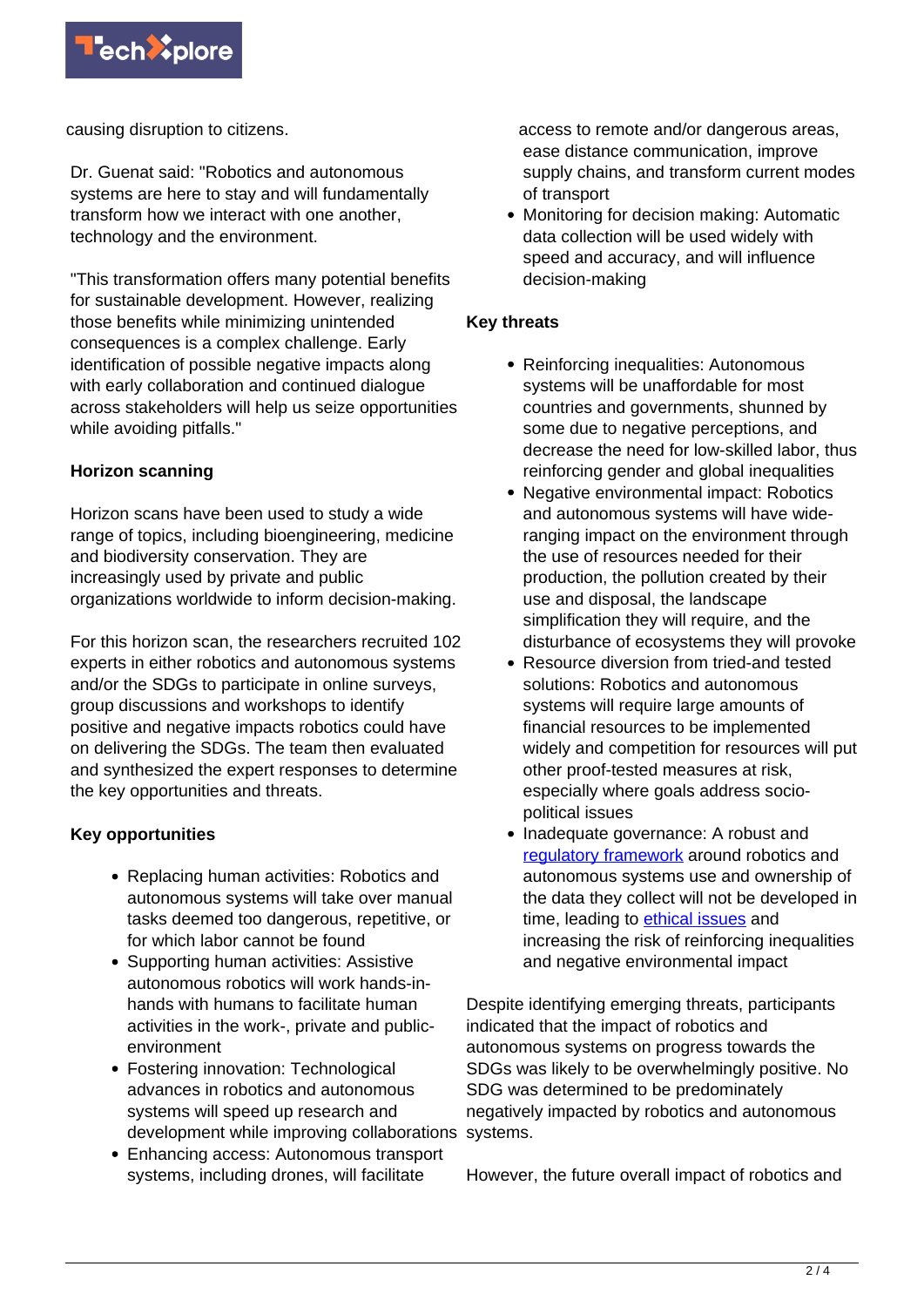

autonomous systems on achieving the SDGs was acknowledged to be hard to predict, especially for goals dealing with inequalities.

Study co-author Professor Martin Dallimer from the School of Earth and Environment at Leeds and the Sustainability Research Institute said: "There are already promising ways to mitigate some of the identified threats robotics and autonomous systems "Although the full impact of robotics and could present.

"For example with issues regarding inequalities, there is a clear need to empower more women and those from diverse backgrounds to engage with robotics development.

"This, along with greater engagement by engineers with [sustainable development](https://techxplore.com/tags/sustainable+development/) professionals would ensure that robotics and autonomous systems are developed and deployed while respecting the needs of multiple different groups.

"Indeed, appropriate mitigation measures to counter the potential negative impacts of robotics and autonomous systems would, by their very nature, contribute to achieving Sustainable Development Goals."

### **Planning for the future**

The paper highlights warnings that as of early 2020, insufficient progress was being made towards meeting the SDGs by 2030. The coronavirus pandemic has also stalled some previous progress, for example by pushing an extra 124 million people into poverty and exacerbating health inequalities.

Mobilizing digital technology could significantly help facilitate the achievement of the SDGs. Yet the opportunities and threats posed by robotics and autonomous systems are so far not integrated into any other global initiatives, strategies or social goal setting.

The study authors suggest this is likely in part due to the relatively slow pace of regulation and goal setting when compared to robotics development, leaving the door open to poor regulation or nonbinding guidelines.

Study co-author Professor Phil Purnell from the School of Civil Engineering at Leeds and Principal Investigator on the Self Repairing Cities projects said: "Regulatory processes developed in parallel with emerging new technologies are needed to ensure appropriate robotics and autonomous systems.

[autonomous systems](https://techxplore.com/tags/autonomous+systems/) across the Sustainable Development Goals are hard to predict, inclusion of robotics in future iterations of the goals will be essential to avoid detrimental and unintended consequences while realizing the opportunities they offer."

 **More information:** Solène Guenat et al, Meeting sustainable development goals via robotics and autonomous systems, Nature Communications (2022). [DOI: 10.1038/s41467-022-31150-5](https://dx.doi.org/10.1038/s41467-022-31150-5)

Provided by University of Leeds